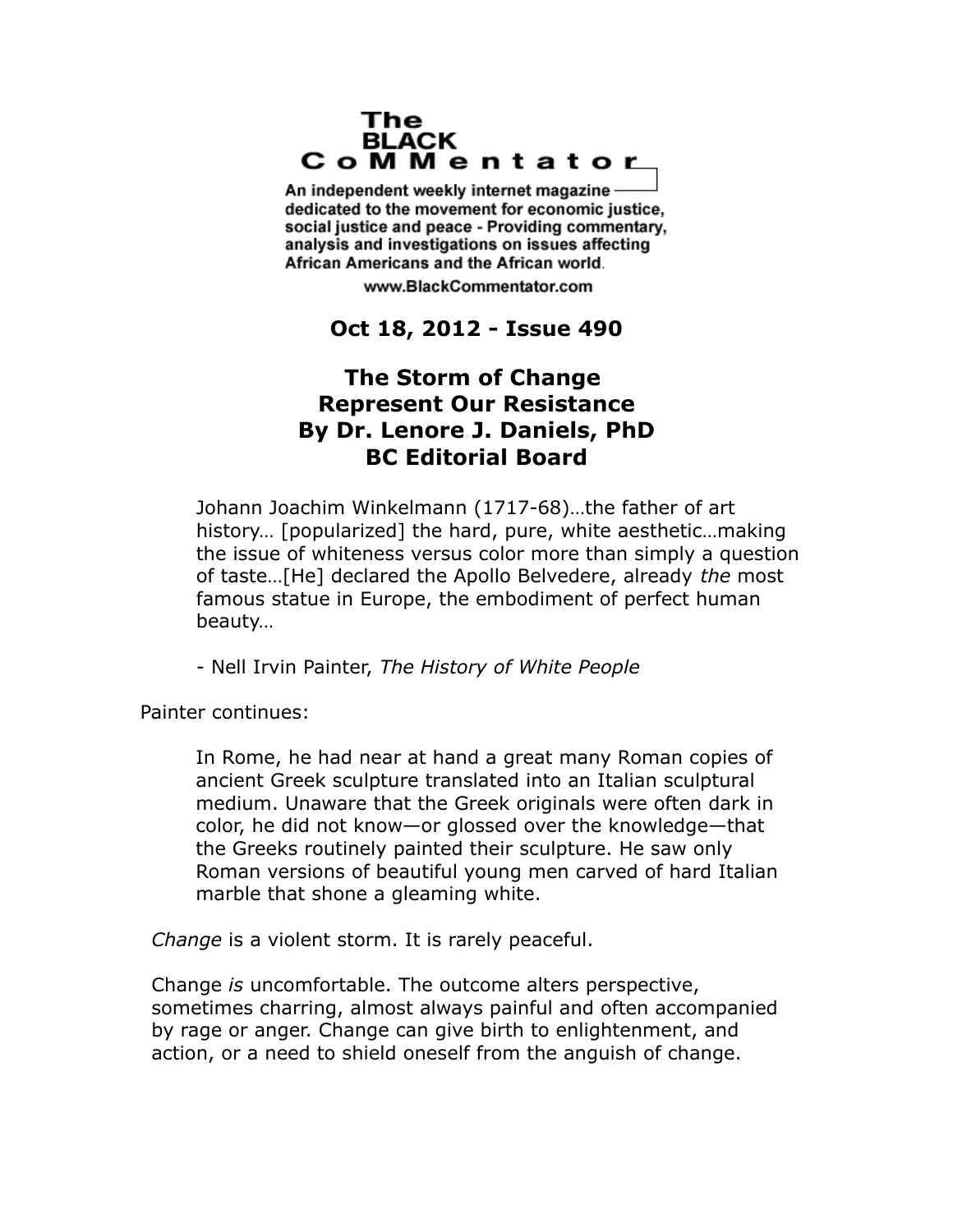This is the process of learning to think and to be in relation to the consensus, to what is taught and made to appear normal and true.

There is a "death" that must take precedent over the notion of "living the dream." Too many people avoid this "death" but opt to sink among the millions of past and present corpses surrounding them while pretending those deaths are the necessary building blocks for a foundation in which the "first Black," "the First Latino," or the simply, naturally "Entitled" will build on "for the future."

Deceitful lies must survive!

Reform rather than change, softens the blow. You get to hold on to some elements of the dream in this compromise with change. Drones still fall from the skies on the few "terrorists" and the many "innocent" fellow human beings; fellow citizens quietly forego cancer treatment for lack of insurance; children cry as they wave goodbye to what was once their new neighborhood, new home; other children, Black and Brown, fall from police bullets at an alarming rate; and other children still cry for mothers or fathers deported by the government's crack down on the "illegal." Corporations still rake in billions to build smarter weapons of mass destruction, prisons to house "terrorists" and "dissidents," and "criminals," and ever more shopping malls featuring Wal-Mart and Nike and the thousands of "workers" in sweaty shops in Bangladesh are not invited. Banks foreclose on homes while landlords cash in with "revitalization" projects to justify huge rent increases and former home owners, professionals preferably (rather than the disabled or seniors or families with children).

But all of this is well and good if a little bit of the dream remains for you and yours to get ahead and rise above the fray—in the interim before "the market collapse" or "the Armageddon."

In a culture where surveillance is the rule, fellow citizens are suspect, everyone including students are on the alert for the "subversive," how does anyone with a political conscious broach the subject of change—that uncomfortable and painful kind of change?

The reality of corporatocracy is real. The evolving evolution to totalitarianism is real too.

So are the consequences of trying to bring about change in a maximum security atmosphere where the guards and a good chunk